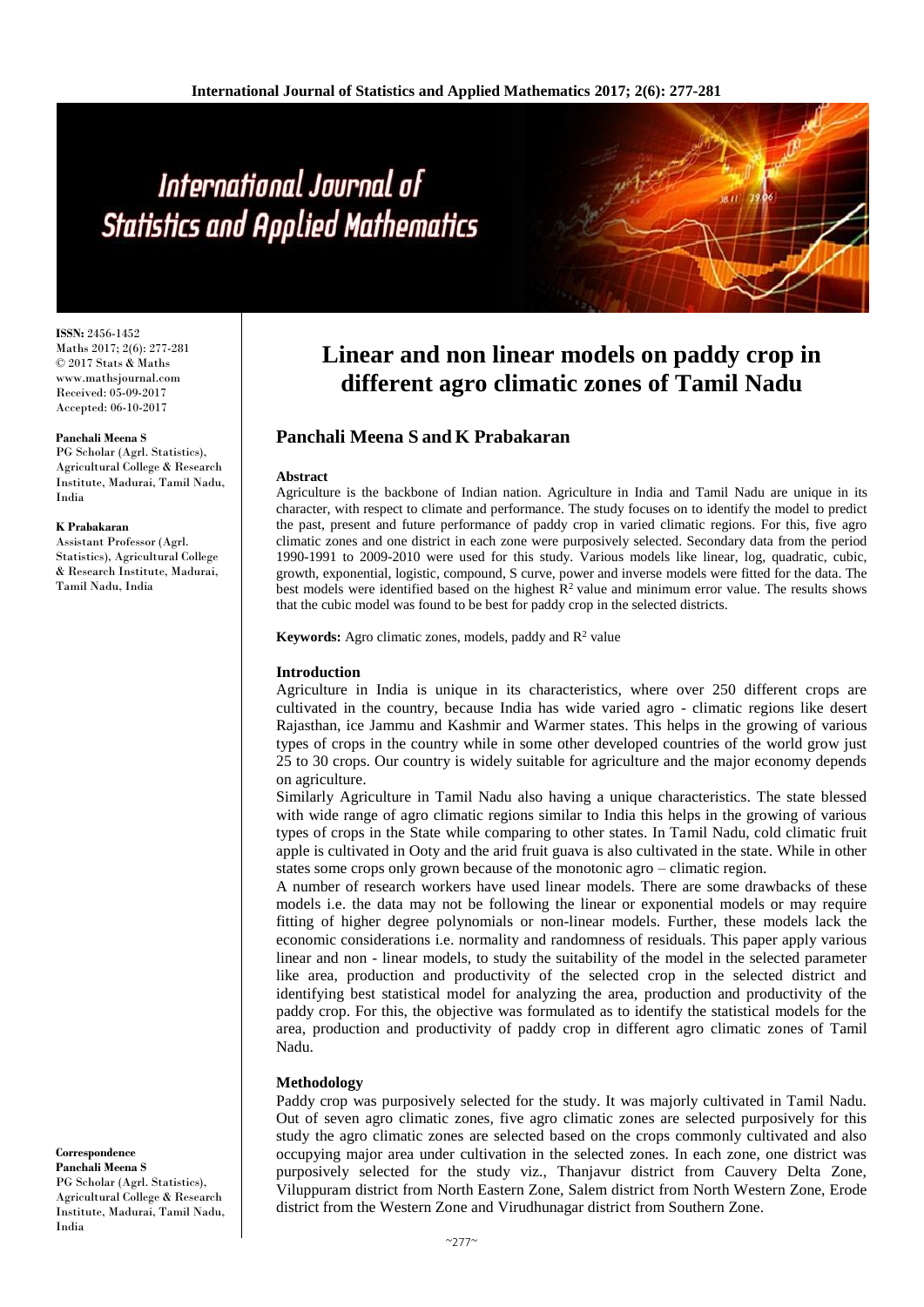International Journal of Statistics and Applied Mathematics

#### **Identification of Statistical Models**

The following linear and non linear models are fitted to identify the best model for area, production and yield of paddy crop. The model was selected on the basis of highest  $\mathbb{R}^2$ value with minimum error.

The models selected for the study were listed below:

|  | Table 1: Models selected for the study |
|--|----------------------------------------|
|--|----------------------------------------|

| S. No             | Model       | <b>Equation</b>                    |
|-------------------|-------------|------------------------------------|
| 1.                | Linear      | $Y = a + bt$                       |
| 2.                | Logarithmic | $Y = a + b \ln(t)$                 |
| 3.                | Exponential | $Y = abt$                          |
| 4.                | Power       | $ln(Y) = ln(a) + b ln(t)$          |
| 5.                | Quadratic   | $Y = a + b_1 t_1 + b_2 t_2$        |
| 6.                | Compound    | $ln(Y) = ln(a) + ln(b)t$           |
| 7.                | Cubic       | $Y = a + b_1t_1 + b_2t_1 + b_3t_1$ |
| 8.                | S Curve     | $ln(Y) = a + (b/t)$                |
| 9.                | Inverse     | $Y = a + b / t$                    |
| 10                | Logistic    | $Y = 1 / (1/u + a b t)$            |
| 11.               | Growth      | $ln(Y) = a + (b*t)$                |
| $\Pi$ / $\lambda$ |             |                                    |

Where,

 $Y = Area/Production/Productivity of the selected crops in the$ year't'

 $t =$  time element which takes the value 1, 2, 3 …n

 $a =$  intercept,  $b =$  regression coefficient

 $\ln$  = natural log, e = exponential function and u = upper boundary value.

#### **Results and Discussion**

#### **Identification of Statistical Models for the Area, Production and Productivity of Paddy Crop**

In the present study, eleven growth models *viz.,* linear, logarithmic, inverse, quadratic, cubic, compound, power, Scurve, growth, logistic and exponential have been fitted to the data on area, production and productivity of paddy crop in the selected districts.

#### **Area, Production and Productivity of Paddy Crop in the Selected Districts**

The results of different models estimated for area, production and productivity of paddy crop in the selected districts of Tamil Nadu are presented in the following tables 2,3,4,5 and 6.

#### **1. Viluppuram District**

Table 2 shows that area under paddy crop in Viluppuram district the value of coefficient of determination ranges from 0.017 to 0.232. The models like Growth, Compound, Exponential and Logistic have lowest  $R^2$  values. Cubic model have highest  $R^2$  value. Based on the  $R^2$  value, the Cubic model is found to be best model for prediction of area under paddy in Viluppuram district. The regression coefficient  $(b_1)$ is positive for most of the models except Inverse and S models. From this, we conclude that the area under paddy in Viluppuram district is increasing rate with respect to time.

| S. No | <b>Models</b>    | Area                                   |                | <b>Production</b>                      |                | <b>Productivity</b>                    |                |
|-------|------------------|----------------------------------------|----------------|----------------------------------------|----------------|----------------------------------------|----------------|
|       |                  | <b>Regression Coefficients</b> $(b_1)$ | $\mathbb{R}^2$ | <b>Regression Coefficients</b> $(b_1)$ | $\mathbf{R}^2$ | <b>Regression Coefficients</b> $(b_1)$ | $\mathbf{R}^2$ |
|       | Linear           | 795.099                                | 0.024          | 17995.780                              | 0.288          | 126.074                                | 0.406          |
| 2     | Log              | 10047.571                              | 0.074          | 168521.313                             | 0.476          | 1138.797                               | 0.625          |
| 3     | Inverse          | -48147.147                             | 0.128          | -599009.594                            | 0.455          | $-3912.72$                             | 0.560          |
| 4     | <b>Quadratic</b> | 5465.317                               | 0.075          | 89450.185                              | 0.559          | 588.791                                | 0.733          |
|       | Cubic            | 26707.981                              | 0.232          | 202268.099                             | 0.661          | 1071.242                               | 0.787          |
| 6     | Compound         | 1.005                                  | 0.017          | 1.106                                  | 0.393          | 1.100                                  | 0.426          |
|       | Power            | 0.069                                  | 0.053          | 0.907                                  | 0.605          | 0.838                                  | 0.625          |
| 8     | S                | $-3.49$                                | 0.102          | $-3.124$                               | 0.543          | $-2.775$                               | 0.518          |
| 9     | Growth           | 0.005                                  | 0.017          | 0.100                                  | 0.393          | 0.095                                  | 0.426          |
| 10    | Exponential      | 0.005                                  | 0.017          | 0.100                                  | 0.393          | 0.095                                  | 0.426          |
| 11    | Logistic         | 0.995                                  | 0.017          | 0.904                                  | 0.393          | 0.909                                  | 0.426          |

Paddy production in Viluppuram district the value of coefficient of determination ranges from 0.288 to 0.661. Cubic model have highest  $R^2$  value. Based on the  $R^2$  value, the Cubic model is found to be best model for prediction of paddy production in Viluppuram district. The regression coefficient  $(b_1)$  is positive for most of the models. From this, we conclude that the paddy production in Viluppuram district is increasing rate with respect to time.

Paddy productivity in Viluppuram district the value of coefficient of determination ranges from 0.406 to 0.787. Cubic model have highest  $R^2$  value. Based on the  $R^2$  value, the Cubic model is found to be best model for prediction of paddy productivity in Viluppuram district. The regression coefficient  $(b_1)$  is positive for most of the models. From this,

we conclude that the paddy productivity in Viluppuram district is also increasing rate with respect to time.

#### **2. Erode District**

Table 3 reveals that area under paddy crop in Erode district the value of coefficient of determination ranges from 0.079 to 0.604. The S model has lowest  $R^2$  values. Cubic model have highest  $R^2$  value. Based on the  $R^2$  value, the Cubic model is found to be best model for prediction of area under paddy in Erode district. The regression coefficient  $(b_1)$  is negative for most of the models except Inverse, Cubic, Compound, S and Logistic Models. From this, we conclude that the area under paddy in Erode district is decreasing rate with respect to time.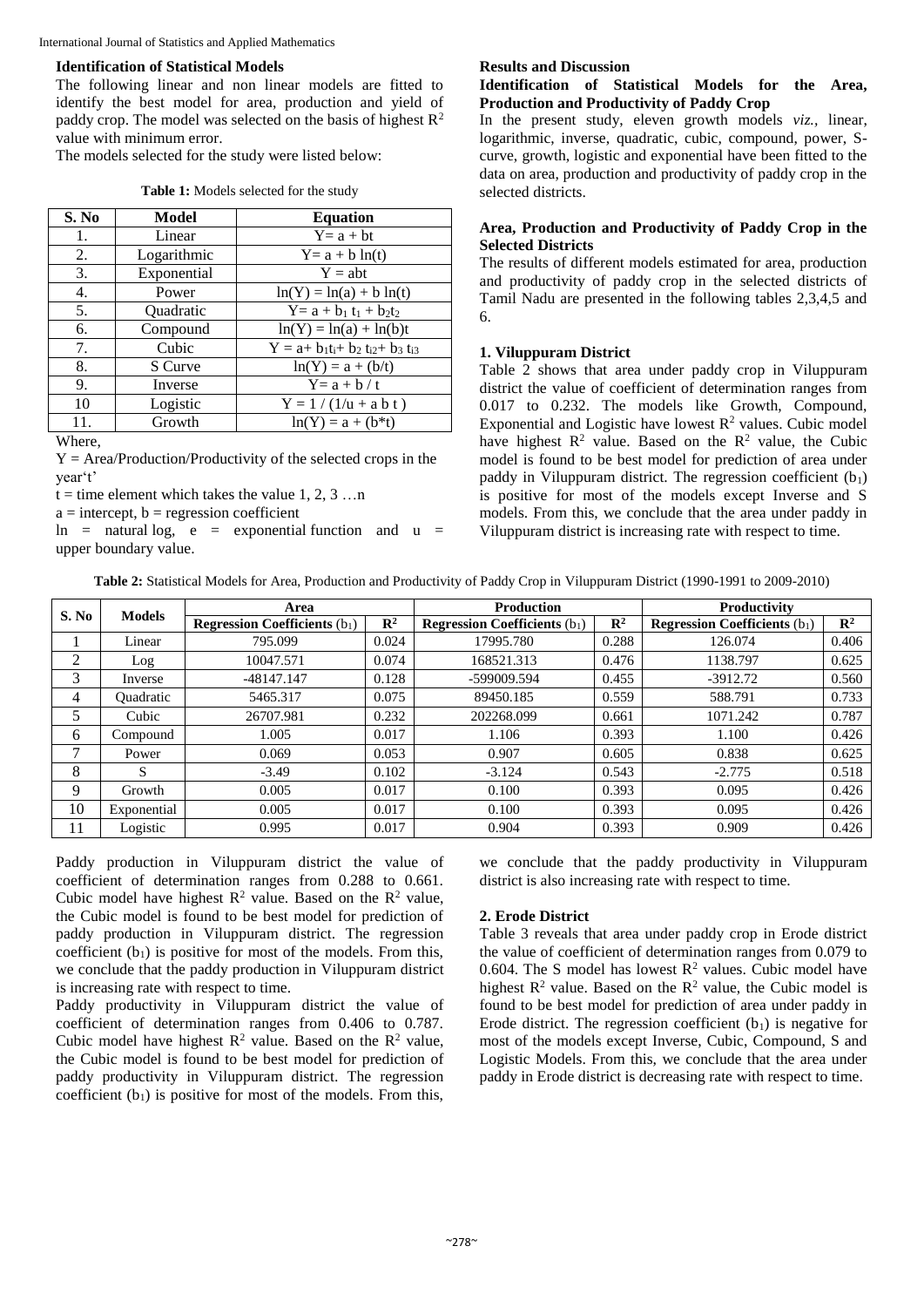**Table 3:** Statistical Models for Area, Production and Productivity of Paddy Crop in Erode District (1990-1991 to 2009-2010)

| S. No | <b>Models</b>    | Area                                |                | <b>Production</b>                   |                | Productivity                          |                |
|-------|------------------|-------------------------------------|----------------|-------------------------------------|----------------|---------------------------------------|----------------|
|       |                  | <b>Regression Coefficients (b1)</b> | $\mathbf{R}^2$ | <b>Regression Coefficients (b1)</b> | $\mathbb{R}^2$ | <b>Regression Coefficients</b> $(b1)$ | $\mathbf{R}^2$ |
|       | Linear           | $-2315.074$                         | 0.520          | $-8807.270$                         | 0.452          | 17.117                                | 0.091          |
| ◠     | Log              | -15505.286                          | 0.440          | $-56912.408$                        | 0.356          | 141.997                               | 0.119          |
| 3     | Inverse          | 38535.305                           | 0.206          | 139623.503                          | 0.162          | $-380.953$                            | 0.064          |
| 4     | <b>Ouadratic</b> | $-3732.588$                         | 0.532          | $-10465.860$                        | 0.453          | 71.646                                | 0.147          |
|       | Cubic            | 5342.335                            | 0.604          | 34043.759                           | 0.557          | 186.161                               | 0.184          |
| 6     | Compound         | 0.994                               | 0.175          | 0.948                               | 0.151          | 1.004                                 | 0.090          |
|       | Power            | $-0.399$                            | 0.159          | $-0.366$                            | 0.133          | 0.033                                 | 0.121          |
| 8     | S                | 1.021                               | 0.079          | 0.932                               | 0.065          | $-0.089$                              | 0.066          |
| 9     | Growth           | $-0.057$                            | 0.175          | $-0.053$                            | 0.151          | 0.004                                 | 0.090          |
| 10    | Exponential      | $-0.057$                            | 0.175          | $-0.053$                            | 0.151          | 0.004                                 | 0.090          |
| 11    | Logistic         | 1.059                               | 0.175          | 1.055                               | 0.151          | 0.996                                 | 0.090          |

Paddy production in Erode district the value of coefficient of determination ranges from 0.065 to 0.557. The S model has lowest  $R<sup>2</sup>$  values. At the same time the Cubic model have highest  $R^2$  value. Based on the  $R^2$  value, the Cubic model is found to be best model for prediction of paddy production in Erode district. The regression coefficient  $(b_1)$  is negative for most of the models. From this, we conclude that the paddy production in Erode district is decreasing rate with respect to time.

Paddy productivity in Erode district the value of coefficient of determination ranges from 0.064 to 0.184. Cubic model have highest  $R^2$  value. Based on the  $R^2$  value, the Cubic model is found to be best model for prediction of paddy productivity in Erode district. The regression coefficient  $(b<sub>1</sub>)$  is positive for most of the models. From this, we conclude that the paddy productivity in Erode district is increasing rate with respect to time.

#### **3. Salem District**

Table 4 shows that area under paddy crop in Salem district the value of coefficient of determination ranges from 0.003 to 0.542. The S model has lowest  $R^2$  values. Cubic model have highest  $R^2$  value. Based on the  $R^2$  value, the Cubic model is found to be best model for prediction of area under paddy in Salem district. The regression coefficient  $(b_1)$  is negative for most of the models except Quadratic, Cubic, Compound and Logistic Models. From this, we conclude that the area under paddy in Salem district is decreasing rate with respect to time. Paddy production in Salem district the value of coefficient of determination ranges from 0.005 to 0.485. Cubic model have highest  $R^2$  value. Based on the  $R^2$  value, the Cubic model is found to be best model for prediction of paddy production in Salem district. The regression coefficient  $(b<sub>1</sub>)$  is negative for most of the models except Quadratic, Cubic, Compound and Logistic Models. From this, we conclude that the paddy production in Salem district is decreasing rate with respect to time.

| Table 4: Statistical Models for Area, Production and Productivity of Paddy Crop in Salem District (1990-1991 to 2009-2010) |  |
|----------------------------------------------------------------------------------------------------------------------------|--|
|----------------------------------------------------------------------------------------------------------------------------|--|

| S. No | <b>Models</b>    | Area                                |                | <b>Production</b>                   |                | <b>Productivity</b>                 |                |
|-------|------------------|-------------------------------------|----------------|-------------------------------------|----------------|-------------------------------------|----------------|
|       |                  | <b>Regression Coefficients (b1)</b> | $\mathbf{R}^2$ | <b>Regression Coefficients (b1)</b> | $\mathbb{R}^2$ | <b>Regression Coefficients (b1)</b> | $\mathbb{R}^2$ |
| 1.    | Linear           | $-923.253$                          | 0.197          | $-2683.845$                         | 0.086          | 20.939                              | 0.088          |
| 2.    | Log              | $-3368.035$                         | 0.050          | -4863.684                           | 0.005          | 203.058                             | 0.157          |
| 3.    | Inverse          | $-4060.493$                         | 0.005          | -40946.785                          | 0.029          | $-729.762$                          | 0.153          |
| 4.    | <b>Ouadratic</b> | 2140.894                            | 0.327          | 13735.373                           | 0.280          | 112.727                             | 0.190          |
| 5.    | Cubic            | 12276.346                           | 0.542          | 57219.868                           | 0.485          | 393.999                             | 0.334          |
| 6.    | Compound         | 0.972                               | 0.150          | 0.977                               | 0.077          | 1.006                               | 0.090          |
| 7.    | Power            | $-0.112$                            | 0.042          | $-0.058$                            | 0.009          | 0.054                               | 0.161          |
| 8.    | S                | $-0.114$                            | 0.003          | $-0.308$                            | 0.019          | $-0.194$                            | 0.159          |
| 9.    | Growth           | $-0.029$                            | 0.150          | $-0.023$                            | 0.077          | 0.006                               | 0.090          |
| 10.   | Exponential      | $-0.029$                            | 0.150          | $-0.023$                            | 0.077          | 0.006                               | 0.090          |
| 11.   | Logistic         | 1.029                               | 0.150          | 1.024                               | 0.077          | 0.995                               | 0.090          |

Paddy productivity in Salem district the value of coefficient of determination ranges from 0.088 to 0.334. Cubic model have highest  $R^2$  value. Based on the  $R^2$  value, the Cubic model is found to be best model for prediction of paddy productivity in Salem district. The regression coefficient  $(b_1)$ is positive for most of the models. From this, we conclude that the paddy productivity in Salem district is increasing rate with respect to time.

#### **4. Thanjavur District**

Table 5 shows that area under paddy in Thanjavur district the value of coefficient of determination ranges from 0.000 to 0.344. The Inverse model has lowest  $R^2$  values. Cubic model have highest  $R^2$  value. Based on the  $R^2$  value, the Cubic model is found to be best model for prediction of area under paddy in Thanjavur district. The regression coefficient  $(b_1)$  is positive for most of the models except Linear, Log, Power, Growth and Exponential Models. From this, we conclude that the area under paddy in Thanjavur district is increasing rate with respect to time.

Paddy production in Thanjavur district the value of coefficient of determination ranges from 0.000 to 0.149. Cubic model have highest  $R^2$  value. Based on the  $R^2$  value, the Cubic model is found to be best model for prediction of paddy production in Thanjavur district. The regression coefficient  $(b<sub>1</sub>)$  is positive for most of the models. From this, we conclude that the paddy production in Thanjavur district is increasing rate with respect to time.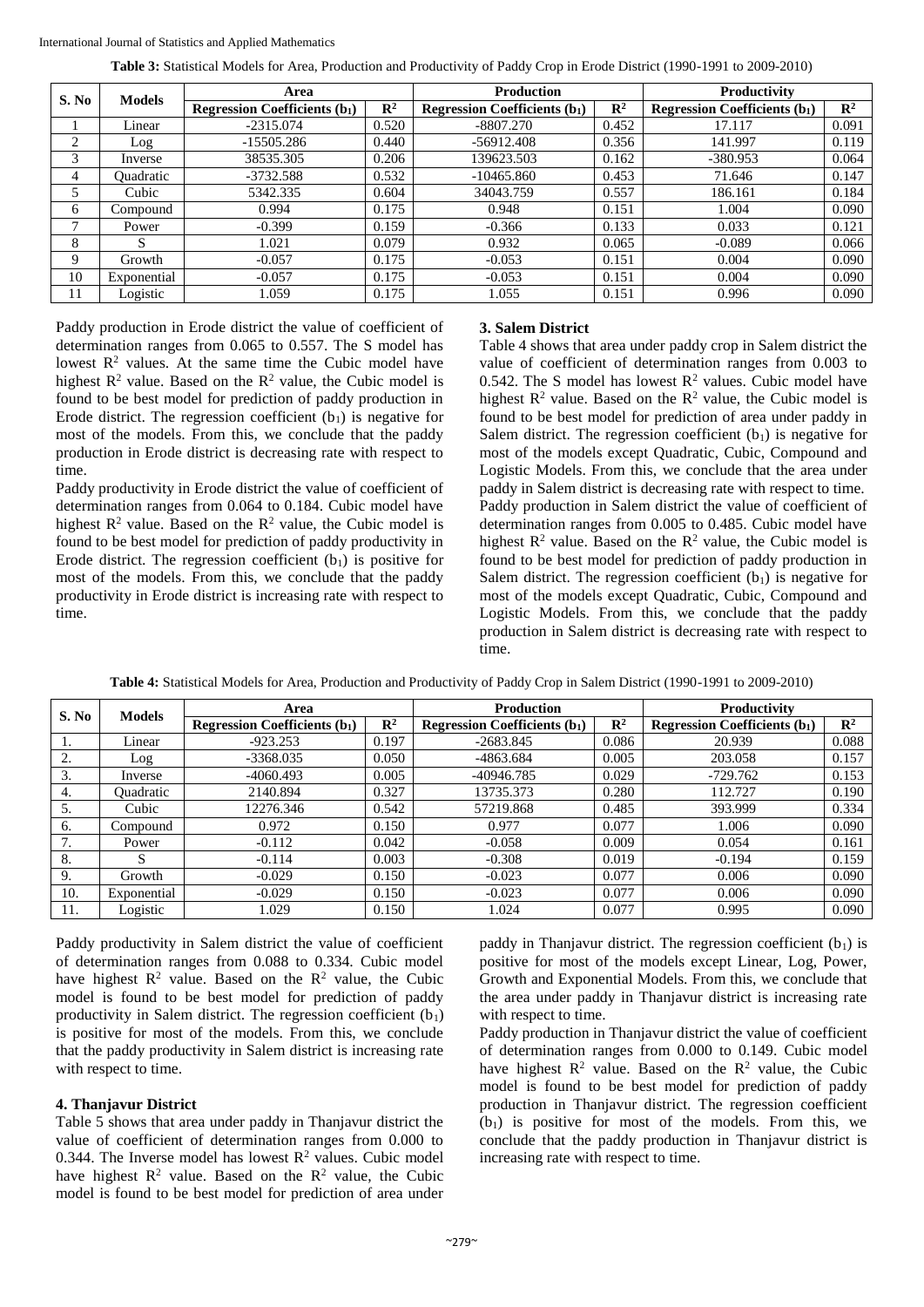International Journal of Statistics and Applied Mathematics

**Table 5:** Statistical Models for Area, Production and Productivity of Paddy Crop in Thanjavur District (1990-1991 to 2009-2010)

| S. No | <b>Models</b>    | Area                                  |                | <b>Production</b>                   |                | Productivity                          |                |
|-------|------------------|---------------------------------------|----------------|-------------------------------------|----------------|---------------------------------------|----------------|
|       |                  | <b>Regression Coefficients</b> $(b1)$ | $\mathbb{R}^2$ | <b>Regression Coefficients (b1)</b> | $\mathbb{R}^2$ | <b>Regression Coefficients</b> $(b1)$ | $\mathbb{R}^2$ |
|       | Linear           | $-1090.776$                           | 0.122          | $-2295.236$                         | 0.008          | 0.468                                 | 0.00           |
| ◠     | Log              | $-4917.692$                           | 0.047          | -33471.552                          | 0.032          | $-153.969$                            | 0.021          |
| 3     | Inverse          | 1798.083                              | 0.000          | 210557.891                          | 0.094          | 1331.976                              | 0.119          |
| 4     | <b>Ouadratic</b> | 875.506                               | 0.146          | $-4004.681$                         | 0.008          | $-67.229$                             | 0.013          |
|       | Cubic            | 15446.876                             | 0.344          | $-106283.86$                        | 0.149          | $-899.153$                            | 0.307          |
| 6     | Compound         | 0.933                                 | 0.120          | 1.000                               | 0.000          | 1.007                                 | 0.015          |
|       | Power            | $-0.032$                              | 0.051          | $-0.037$                            | 0.008          | $-0.006$                              | 0.000          |
| 8     | S                | 0.020                                 | 0.001          | 0.370                               | 0.060          | 0.350                                 | 0.055          |
| 9     | Growth           | $-0.007$                              | 0.120          | 0.000                               | 0.000          | 0.007                                 | 0.015          |
| 10    | Exponential      | $-0.007$                              | 0.120          | 0.000                               | 0.000          | 0.007                                 | 0.015          |
| 11    | Logistic         | 1.007                                 | 0.120          | 1.000                               | 0.000          | 0.993                                 | 0.015          |

Paddy productivity in Thanjavur district the value of coefficient of determination ranges from 0.000 to 0.307. Cubic model have highest  $R^2$  value. Based on the  $R^2$  value, the Cubic model is found to be best model for prediction of paddy productivity in Thanjavur district. The regression coefficient  $(b_1)$  is positive for most of the models. From this, we conclude that the paddy productivity in Thanjavur district is increasing rate with respect to time.

#### **5. Virudhunagar District**

Table 6 reveals that area under paddy in Virudhunagar district the value of coefficient of determination ranges from 0.011 to 0.035. The models like Growth, Exponential, Logistic and Compound have lowest  $R^2$  values. Cubic model have highest  $R<sup>2</sup>$  value. Based on the  $R<sup>2</sup>$  value, the Cubic model is found to be best model for prediction of area under paddy in Virudhunagar district. The regression coefficient  $(b<sub>1</sub>)$  is negative for most of the models except Inverse, Compound, S and Logistic Models. From this, we conclude that the area under paddy in Virudhunagar district is decreasing rate with respect to time.

Paddy production in Virudhunagar district the value of coefficient of determination ranges from 0.00 to 0.60. Cubic model have highest  $R^2$  value. Based on the  $R^2$  value, the Cubic model is found to be best model for prediction of paddy production in Virudhunagar district. The regression coefficient  $(b_1)$  is positive for most of the models. From this we, conclude that the paddy production in Virudhunagar district is increasing rate with respect to time.

**Table 6:** Statistical Models for Area, Production and Productivity of Paddy Crop in Virudhunagar District (1990-1991 to 2009-2010)

|       | <b>Models</b> | Area                                |                | <b>Production</b>                   |                | Productivity                        |                |
|-------|---------------|-------------------------------------|----------------|-------------------------------------|----------------|-------------------------------------|----------------|
| S. No |               | <b>Regression Coefficients (b1)</b> | $\mathbb{R}^2$ | <b>Regression Coefficients (b1)</b> | $\mathbb{R}^2$ | <b>Regression Coefficients (b1)</b> | $\mathbb{R}^2$ |
|       | Linear        | $-178.230$                          | 0.035          | $-300.217$                          | 0.200          | 17.761                              | 0.140          |
| 2     | Log           | $-1295.956$                         | 0.035          | $-2601.482$                         | 0.300          | 97.627                              | 0.080          |
| 3     | Inverse       | 4651.084                            | 0.034          | 13873.093                           | 0.600          | $-82.186$                           | 0.000          |
| 4     | Ouadratic     | $-257.723$                          | 0.035          | $-194.042$                          | 0.200          | 23.455                              | 0.140          |
|       | Cubic         | $-111.381$                          | 0.035          | -4347.828                           | 0.600          | $-204.626$                          | 0.360          |
| 6     | Compound      | 0.996                               | 0.011          | 1.005                               | 0.300          | 1.008                               | 0.210          |
|       | Power         | $-0.029$                            | 0.013          | 0.011                               | 0.000          | 0.040                               | 0.090          |
| 8     | S             | 0.125                               | 0.019          | 0.120                               | 0.300          | $-0.005$                            | 0.000          |
| 9     | Growth        | $-0.004$                            | 0.011          | 0.005                               | 0.300          | 0.008                               | 0.210          |
| 10    | Exponential   | $-0.004$                            | 0.011          | 0.005                               | 0.300          | 0.008                               | 0.210          |
| 11    | Logistic      | .004                                | 0.011          | 0.995                               | 0.300          | 0.992                               | 0.210          |

Paddy productivity in Virudhunagar the value of coefficient of determination ranges from 0.00 to 0.36. Cubic model have highest  $R^2$  value. Based on the  $R^2$  value, the Cubic model is found to be best model for prediction of paddy productivity in Virudhunagar district. The regression coefficient  $(b_1)$  is positive for most of the models. From this, we conclude that the paddy productivity in Virudhunagar district is increasing rate with respect to time.

For paddy area, production and productivity the cubic model is found to be best. The similar result was obtained by Ramesh *et al.* (2015) <sup>[8]</sup> in the study of trend estimation by parametric and nonparametric modeling for area, production and yield of Rice crop and they also obtain Cubic Function to be best fit for area, production and productivity.

#### **Conclusion**

Cubic model is found to be best for prediction of past and future performance of paddy crop area, production and productivity in the selected districts.

#### **References**

- 1. Elumalai Kannan, Sujata Sundaram. Analysis Of Trends In India's Agricultural Growth Institute For Social And Economic Change Dr V K R V Rao Road, Nagarabhavi P.O., Bangalore – 560 072, India, 2011.
- 2. Lathika M, Kumar A. Growth Trends in Area, Production and Productivity of Coconut in India, Indian Journal of Agricultural Economics. 2005; 60(4).
- 3. Mishra P. Modeling and Forecasting of Wheat in India and their Yield Sustainability, Indian J Econ Dev DOI: 10.5958/2322-0430.2015.00072. 2015; 4(11):3637-647.
- 4. Panchali Meena, Prabakaran SK, Hemavathi M. Cotton Crop Status in Tamil Nadu -A Statistical Approach, Statistical Approaches on Multidisciplinary Research, 2017. ISSN: 2349 – 4891
- 5. Rahane RK, Joshi GG. Growth rates in area, production and productivity at some important oilseeds and pulses in Maharashtra, Indian Journal of Agricultural Economics. 1993; 48(3):416.